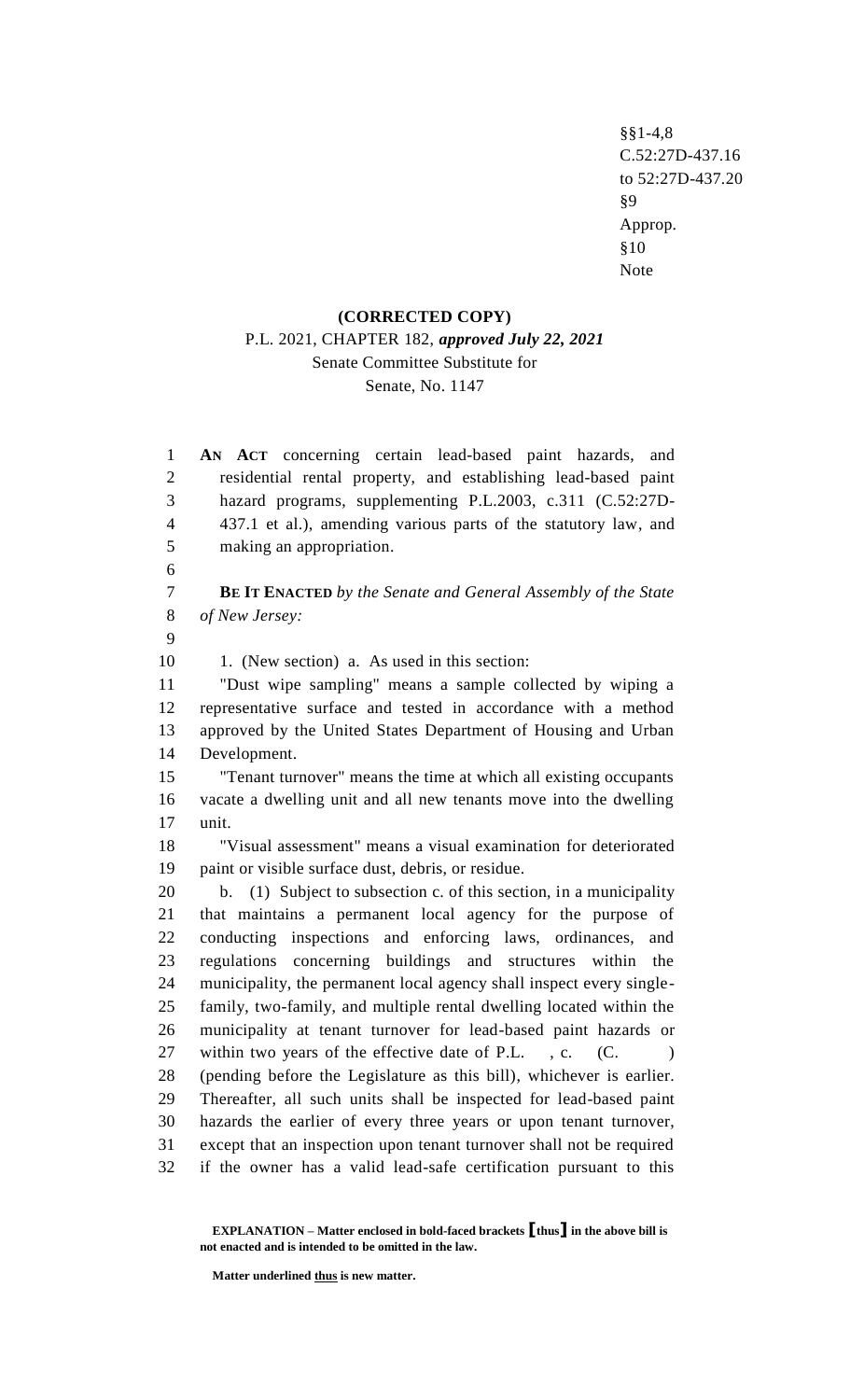section. The municipality shall charge the dwelling owner or landlord a fee sufficient to cover the cost of the inspection.

 (2) Subject to subsection c. of this section, a municipality that does not maintain a permanent local agency for the purpose of conducting inspections and enforcing laws, ordinances, and regulations concerning buildings and structures within the municipality, the municipality shall hire a lead evaluation contractor, certified to provide lead paint inspection services by the Department of Community Affairs, to inspect every single-family, two-family, and multiple rental dwelling located within the municipality at tenant turnover for lead-based paint hazards or 12 within two years of the effective date of P.L., c. (C.) (pending before the Legislature as this bill), whichever is earlier. Thereafter, all such units shall be inspected for lead-based paint hazards the earlier of every three years or upon tenant turnover, except that an inspection upon tenant turnover shall not be required if the owner has a valid lead-safe certification pursuant to this section. The municipality shall charge the dwelling owner or landlord a fee sufficient to cover the cost of the inspection, including the cost of hiring the lead evaluation contractor.

 (3) A municipality shall permit the dwelling owner or landlord to directly hire a lead evaluation contractor who is certified to provide lead paint inspection services by the Department of Community Affairs to satisfy the requirements of paragraph (1) or (2) of this subsection.

 (4) A permanent local agency or lead evaluation contractor with the duty to inspect single-family, two-family, and multiple rental dwellings pursuant to this section may consult with the local health board, the Department of Health, or the Department of Community Affairs concerning the criteria for the inspection and identification of areas and conditions involving a high risk of lead poisoning in dwellings, methods of detection of lead in dwellings, and standards for the repair of dwellings containing lead paint.

 (5) Fees established pursuant to this subsection shall be dedicated to meeting the costs of implementing and enforcing this subsection and shall not be used for any other purpose.

 c. Notwithstanding subsection b. of this section to the contrary, a dwelling unit in a single-family, two-family, or multiple rental dwelling shall not be subject to inspection and evaluation for the presence of lead-based paint hazards if the unit:

(1) has been certified to be free of lead-based paint;

(2) was constructed during or after 1978;

 (3) is in a multiple dwelling that has been registered with the Department of Community Affairs as a multiple dwelling for at least 10 years, either under the current or a previous owner, and has no outstanding lead violations from the most recent cyclical inspection performed on the multiple dwelling under the "Hotel and Multiple Dwelling Law," P.L.1967, c.76 (C.55:13A-1 et seq.);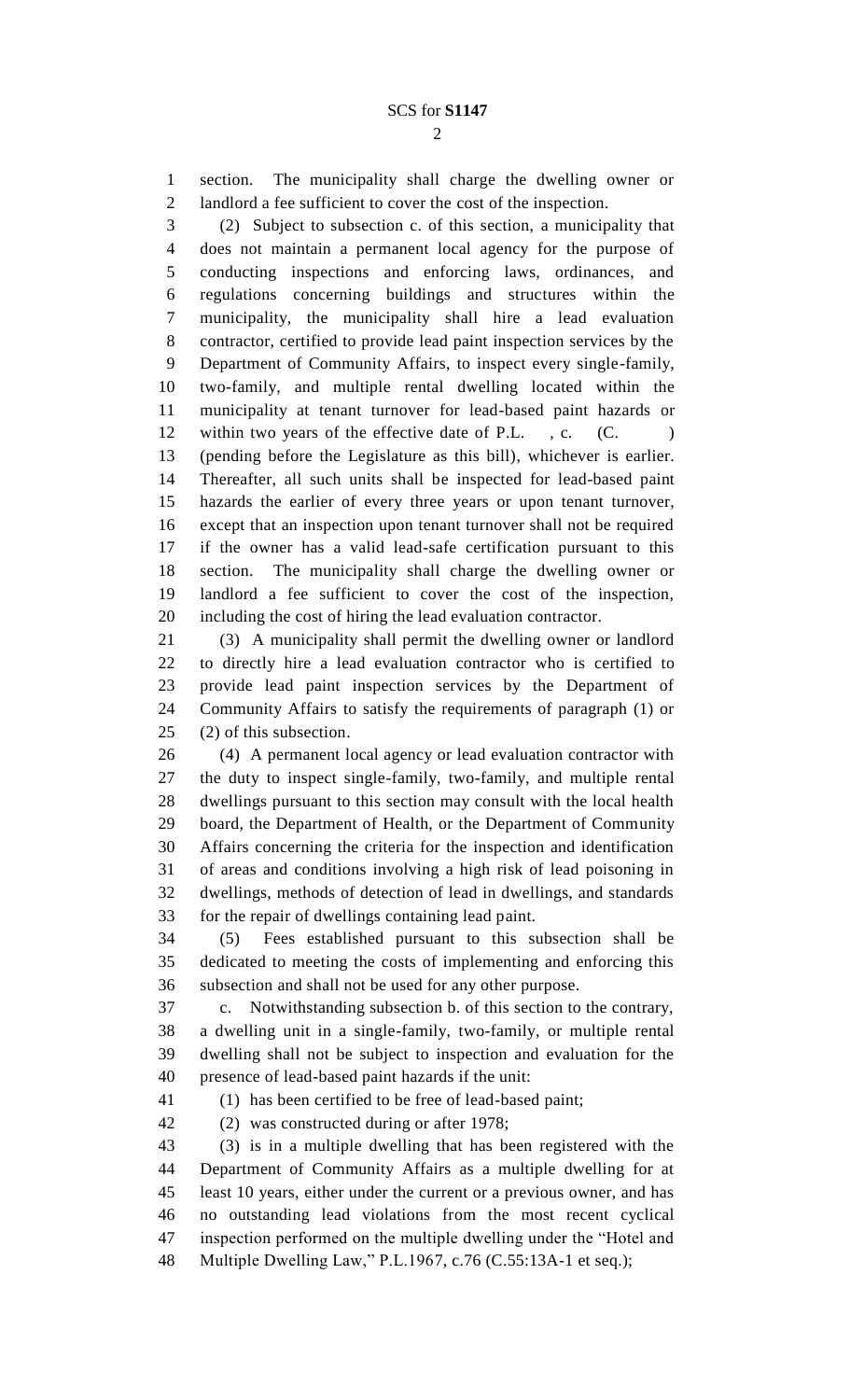(4) is a single-family or two-family seasonal rental dwelling which is rented for less than six months duration each year by tenants that do not have consecutive lease renewals; or

 (5) has a valid lead-safe certification issued in accordance with this section.

 d. (1) If a lead evaluation contractor or permanent local agency finds that a lead-based paint hazard exists in a dwelling unit upon conducting an inspection pursuant to this section, then the owner of the dwelling unit shall remediate the lead-based paint hazard by using abatement or lead-based paint hazard control methods, approved in accordance with the provisions of the "Lead Hazard Control Assistance Act," P.L.2003, c.311 (C.52:27D-437.1 et al.). Upon the remediation of the lead-based paint hazard, the lead evaluation contractor or permanent local agency shall conduct an additional inspection of the unit to certify that the hazard no longer exists.

 (2) If a lead evaluation contractor or permanent local agency finds that no lead-based paint hazards exist in a dwelling unit upon conducting an inspection pursuant to this section or following remediation of a lead-based paint hazard pursuant to paragraph (1) of this subsection, then the lead evaluation contractor or permanent local agency shall certify the dwelling unit as lead-safe on a form prescribed by the Department of Community Affairs as provided for in regulations or guidance promulgated pursuant to section 8 of 25 P.L., c. (C. ) (pending before the legislature as this bill). The lead-safe certification provided to the property owner by the lead evaluation contractor or permanent local agency pursuant to this paragraph shall be valid for two years.

29 e. Beginning on effective date of P.L., c. (C. ) (pending before the Legislature as this bill), property owners shall:

 (1) provide evidence of a valid lead-safe certification obtained pursuant to this section as well as evidence of the most recent tenant turnover at the time of the cyclical inspection carried out under the "Hotel and Multiple Dwelling Law," P.L.1967, c.76 (C.55:13A-1 et seq.), unless not required to have had an inspection by a lead evaluation contractor or permanent local agency pursuant to paragraphs (1), (2), or (3) of subsection c. of this section;

 (2) provide evidence of a valid lead-safe certification obtained pursuant to this section to new tenants of the property at the time of tenant turnover unless not required to have had an inspection by a lead evaluation contractor or permanent local agency pursuant to paragraphs (1), (2), (3), and (4) of subsection c. of this section, and shall affix a copy of such certification as an exhibit to the tenant's or tenants' lease; and

 (3) maintain a record of the lead-safe certification which shall include the name or names of the unit's tenant or tenants, if the inspection was conducted during a period of tenancy, unless not required to have had an inspection by a lead evaluation contractor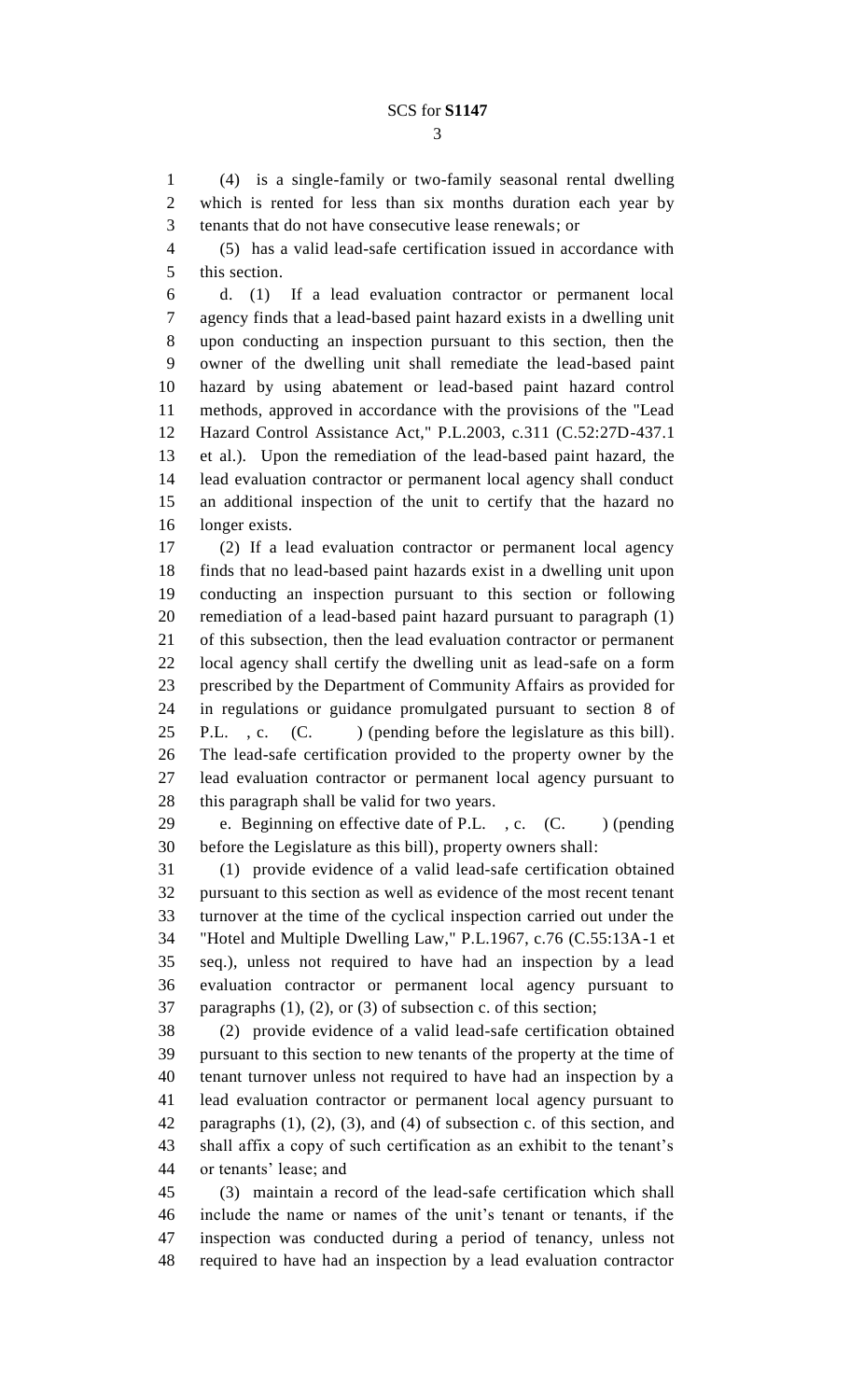or permanent local agency pursuant to paragraphs (1), (2), (3), and (4) of subsection c. of this section.

 f. If a lead evaluation contractor or permanent local agency finds that a lead-based paint hazard exists in a dwelling unit upon conducting an inspection pursuant to this section, then the lead evaluation contractor or permanent local agency shall notify the Commissioner of Community Affairs, who shall review the findings in accordance with section 8 of the "Lead Hazard Control Assistance Act," P.L.2003, c.311 (C.52:27D-437.8).

 g. (1) If a dwelling is located in a municipality in which less than three percent of children tested, six years of age or younger, have a blood lead level greater than or equal to five ug/dL, according to the central lead screening database maintained by the Department of Health pursuant to section 5 of P.L.1995, c.328 (C.26:2-137.6), or according to other data deemed appropriate by the commissioner, then a lead evaluation contractor or permanent local agency may inspect for lead-based paint hazards through visual assessment.

 (2) If a dwelling is located in a municipality in which at least three percent of children tested, six years of age or younger, have a blood lead level greater than or equal to five ug/dL, according to the central lead screening database maintained by the Department of Health pursuant to section 5 of P.L.1995, c.328 (C.26:2-137.6), or according to other data deemed appropriate by the commissioner, then a lead evaluation contractor or permanent local agency shall inspect for lead-based paint hazards through dust wipe sampling.

 (3) If a lead hazard is identified in an inspection of one of the dwelling units in a building consisting of two- or three- dwelling units, then the lead evaluation contractor or permanent local agency shall inspect the remainder of the building's dwelling units for lead hazards, with the exception of dwelling units that have been certified to be free of lead-based paint. The lead evaluation contractor or permanent local agency may charge fees in accordance with this section for such additional inspections.

 h. In addition to the fees permitted to be charged for inspection of rental housing pursuant to this section, each municipality shall assess an additional fee of \$20 per unit inspected by a certified lead evaluation contractor or permanent local agency for the purposes of the "Lead Hazard Control Assistance Act," P.L.2003, c.311 (C.52:27D-437.1 et al.) concerning lead hazard control work, unless the unit owner demonstrates that the Department of Community Affairs has already assessed an additional inspection fee of \$20 pursuant to the provisions of section 10 of P.L. 2003, c. 311 (C.52:27D-437.10). In a common interest community, any inspection fee charged pursuant to this subsection shall be the responsibility of the unit owner and not the homeowners' association, unless the association is the owner of the unit. The fees collected pursuant to this subsection shall be deposited into the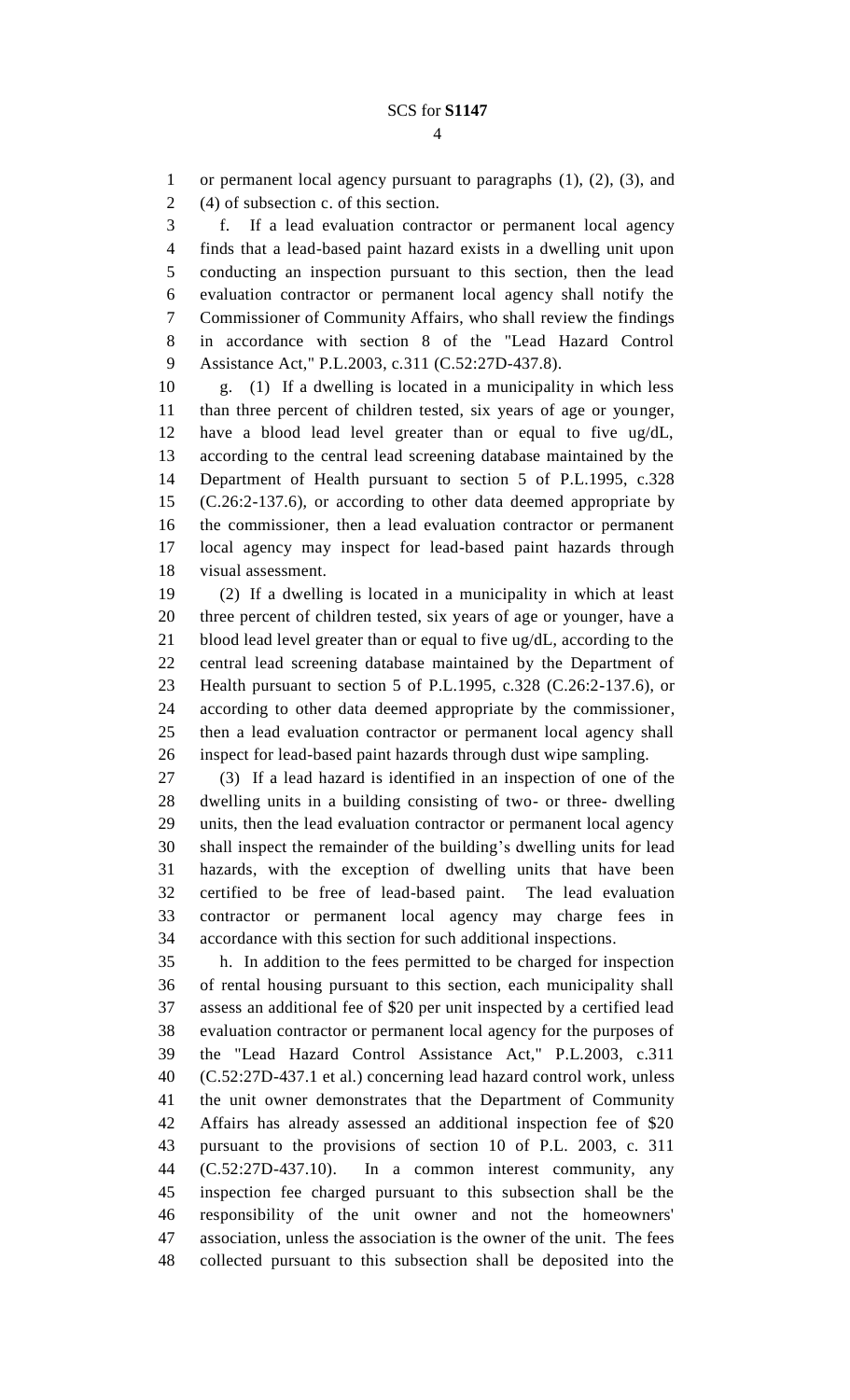"Lead Hazard Control Assistance Fund" established pursuant to section 4 of P.L.2003, c.311 (C.52:27D-437.4).

 2. (New section) a. The Department of Community Affairs, in consultation with the Department of Health, shall establish a Statewide, multifaceted, ongoing educational program designed to meet the needs of tenants, property owners, realtors and real estate agents, insurers and insurance agents, and local building officials about the nature of lead-based paint hazards, the importance of lead-based paint hazard control and mitigation, and the 11 responsibilities set forth in P.L., c. (C.) (pending before the Legislature as this bill). In developing and coordinating this educational program, the department shall seek the participation and involvement of private industry organizations, including those involved in real estate, insurance, mortgage banking, and pediatrics. 16 b. Prior to the effective date of P.L., c. (C. ) (pending before the Legislature as this bill), the department shall:

 (1) Create educational materials outlining the rights and responsibilities of parties subject to the provisions of P.L. , c. (C. ) (pending before the Legislature as this bill).

 (2) Establish guidelines and a trainer's manual for a lead-based paint hazard seminar for rental property owners or designated persons, which the department shall forward to all public and private colleges and universities in New Jersey, to other professional training facilities, and to professional associations and community organizations with a training capacity. The department shall approve proposals to offer the seminar from institutions; provided that the proposals are consistent with the guidelines. The department shall create an electronic version of the lead-based paint hazard seminar accessible on the Internet. The seminar shall be available to tenants, property owners, and other interested parties.

 (3) Promulgate rules for the dissemination of information about 33 the requirements of P.L., c. (C.) (pending before the Legislature as this bill) to all prospective owners of pre-1978 dwellings during the real estate transaction, settlement, or closing;

 (4) Solicit requests to enter into ongoing, funded partnerships to provide specific counseling information services to tenants and affected parties on their rights and responsibilities with regard to lead-based paint hazards and lead poisoning.

 c. The lead-based paint hazard seminar established pursuant to this section shall not exceed three hours in length. The department shall offer the seminar for a maximum fee of \$50 per participant.

 3. (New section) In association with an application for lead remediation funding provided pursuant to the "Lead Hazard Control Assistance Fund" established pursuant to section 4 of P.L.2003, c.311 (C.52:27D-437.4), or any other program administered for lead remediation purposes by the Department of Community Affairs, the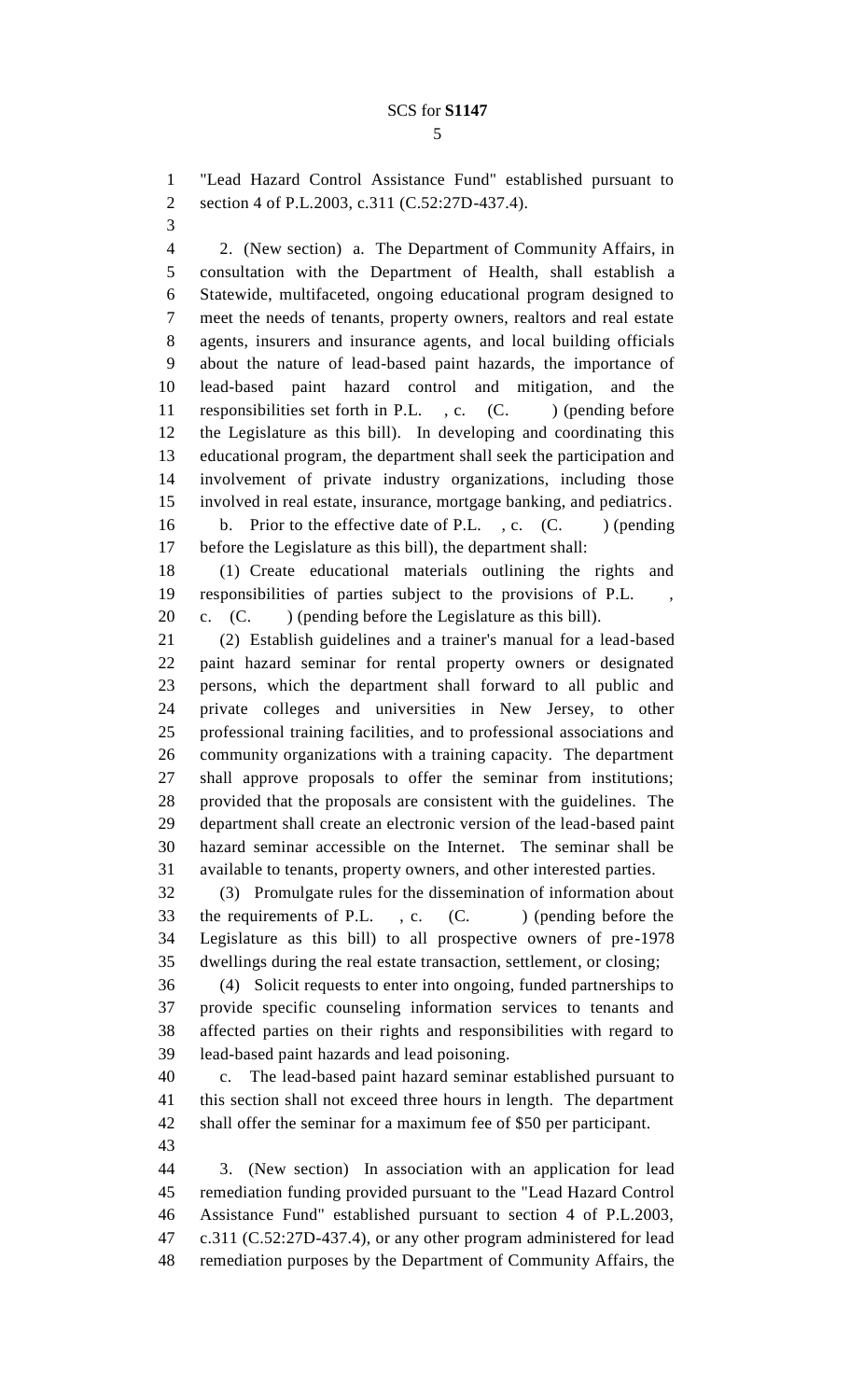#### SCS for **S1147**

 department shall not request or require that a property owner disclose the social security number of any person renting the property or otherwise associated with the inspected property other than the property owner. This disclosure requirement prohibition shall apply to an application for assistance, funded and administered by the State, for lead remediation purposes.

 4. (New section) a. Upon the filing of a complaint with the department or of the commissioner's own accord, the commissioner shall be authorized to conduct investigations and issue penalties against a municipality for its failure to comply with subsection b. of 12 section 1 of P.L., c. (C.) (pending before the Legislature as this bill).

 b. A municipality or its permanent local agency shall be authorized to conduct investigations and issue penalties not inconsistent with this subsection to enforce a property owner's failure to comply with paragraph (1) of subsection d. of section 1, 18 or subsection e. of section 1 of P.L., c. (C.) (pending before the Legislature as this bill). If the municipality or permanent local agency determines that a property owner has failed to comply 21 with a provision of P.L.  $\cdot$ , c.  $(C.$  (pending before the Legislature as this bill) with respect to a rental dwelling unit owned by the property owner, the property owner shall first be given 30 days to cure any violation by conducting the required inspection or initiate any required remediation efforts. If the property owner has not cured the violation after 30 days, the property owner shall be subject to a penalty not to exceed \$1,000 per week until the required inspection has been conducted or remediation efforts have been initiated.

 5. Section 5 of P.L.1995, c.328 (C.26:2-137.6) is amended to read as follows:

 5. a. The department shall maintain a central **[**data base**]** database which shall include a record of all lead screening conducted pursuant to this act. The **[**data base**]** database shall include the name, age and address of the child screened and any other demographic data the department deems necessary. The **[**data base**]** database shall be geographically indexed, by municipality, in order to determine the location of areas of relatively high incidence of lead poisoning.

 b. The information reported to and compiled by the department pursuant to this act is to be used only by the department and such other agencies as may be designated by the commissioner and shall not otherwise be divulged or made public so as to disclose the identity of any child to whom it relates without written parental consent; and to that end, the information shall not be included under materials available to public inspection pursuant to P.L.1963, c.73 (C.47:1A-1 et seq.). The department may, however, make such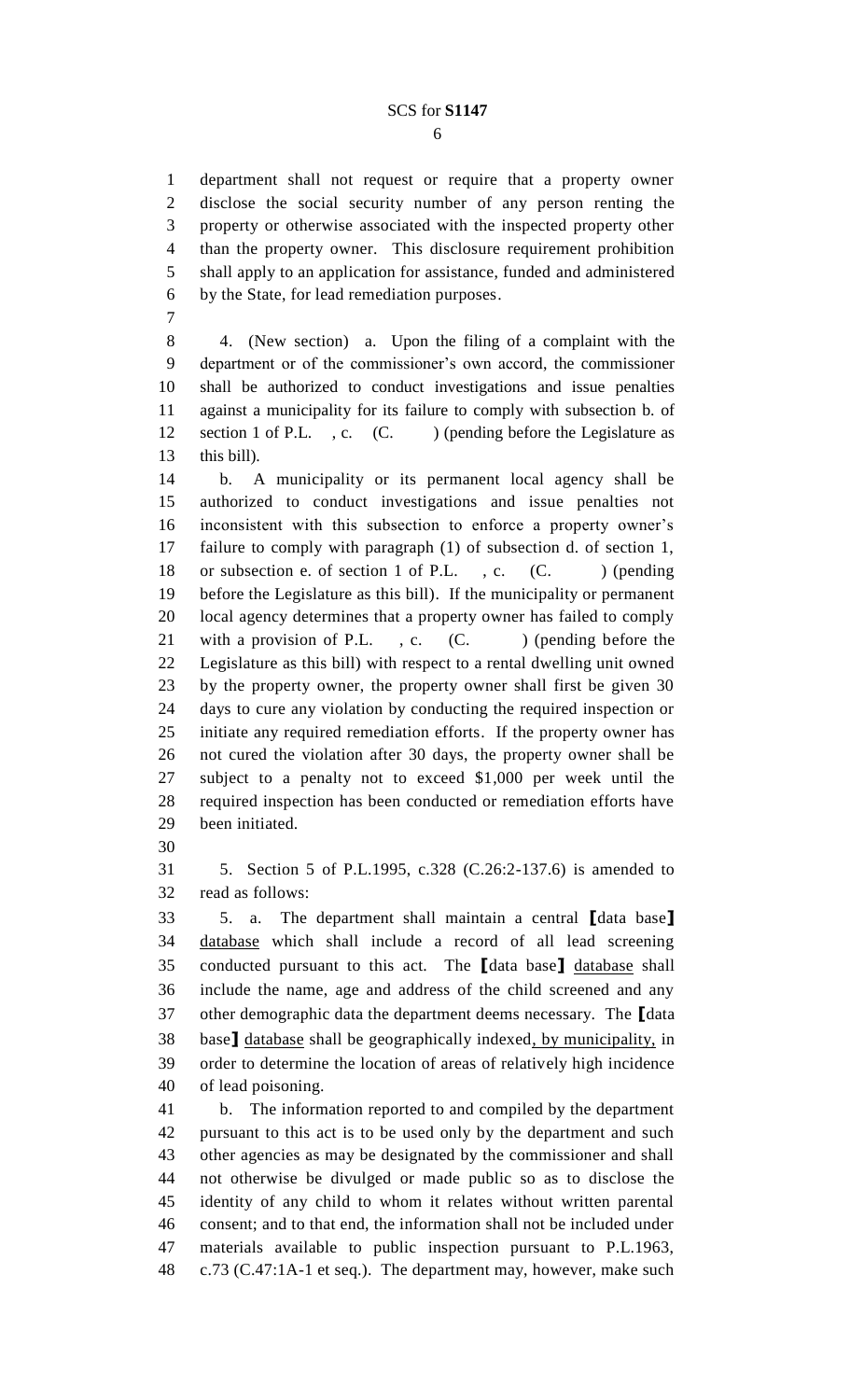# SCS for **S1147**

 statistical reports available using information compiled from the **[**data base**]** database if the name or other identifying information of the child screened is not revealed and in accordance with all other federal and State laws regarding the protection of medical information. (cf: P.L.1995, c.328, s.5) 6. Section 1 of P.L.2007, c.251 (C.55:13A-12.2) is amended to read as follows: 10 1. a. The commissioner shall inspect every single-family and two-family rental dwelling in accordance with the "Hotel and Multiple Dwelling Law," P.L.1967, c.76 (C.55:13A-1 et seq.), at least once every five years for lead-based paint hazards and shall charge a fee sufficient to cover the cost of such inspection; provided, however, that the fee shall not exceed one-third of the inspection fee for a three-unit multiple dwelling, established pursuant to the "Hotel and Multiple Dwelling Law," P.L.1967, c.76 (C.55:13A-1 et seq.), for each unit inspected. b. Notwithstanding any other provisions of P.L.2007, c.251 (C.55:13A-12.2 et al.) to the contrary, a dwelling unit in a single-family or two-family dwelling shall not be subject to inspection and evaluation for the presence of lead-based paint hazards, or for the fees for such inspection or evaluation, if the unit: (1) has been certified to be free of lead-based paint; 25 (2) was constructed during or after 1978;  $or$ </u> (3) is a seasonal rental unit which is rented for less than six months' duration each year; or (4) has **[**been certified as having a lead-free interior by a certified inspector**]** a valid lead-safe certification issued in 30 accordance with section 1 of P.L., c. (C. ) (pending before the Legislature as this bill). c. The commissioner shall have the power to enforce the corrections of any violations found pursuant to a lead-based paint hazard inspection conducted pursuant to this section as if the rental unit were in a multiple dwelling subject to the requirements of the "Hotel and Multiple Dwelling Law," P.L.1967, c.76 (C.55:13A-1 et seq.). (cf: P.L.2007, c.251, s.1) 7. Section 5 of P.L.2003, c.311 (C.52:27D-437.5) is amended to read as follows: 5. a. The department is hereby authorized to provide financial assistance in the form of grants or loans, or a combination thereof, with moneys available from the fund to eligible owners of multifamily housing and to eligible owners of single-family and two-family homes, whether or not utilized as rental housing, for lead hazard control work, in compliance with the terms of P.L.2003, c.311 (C.52:27D-437.1 et al.) and subject to the conditions set forth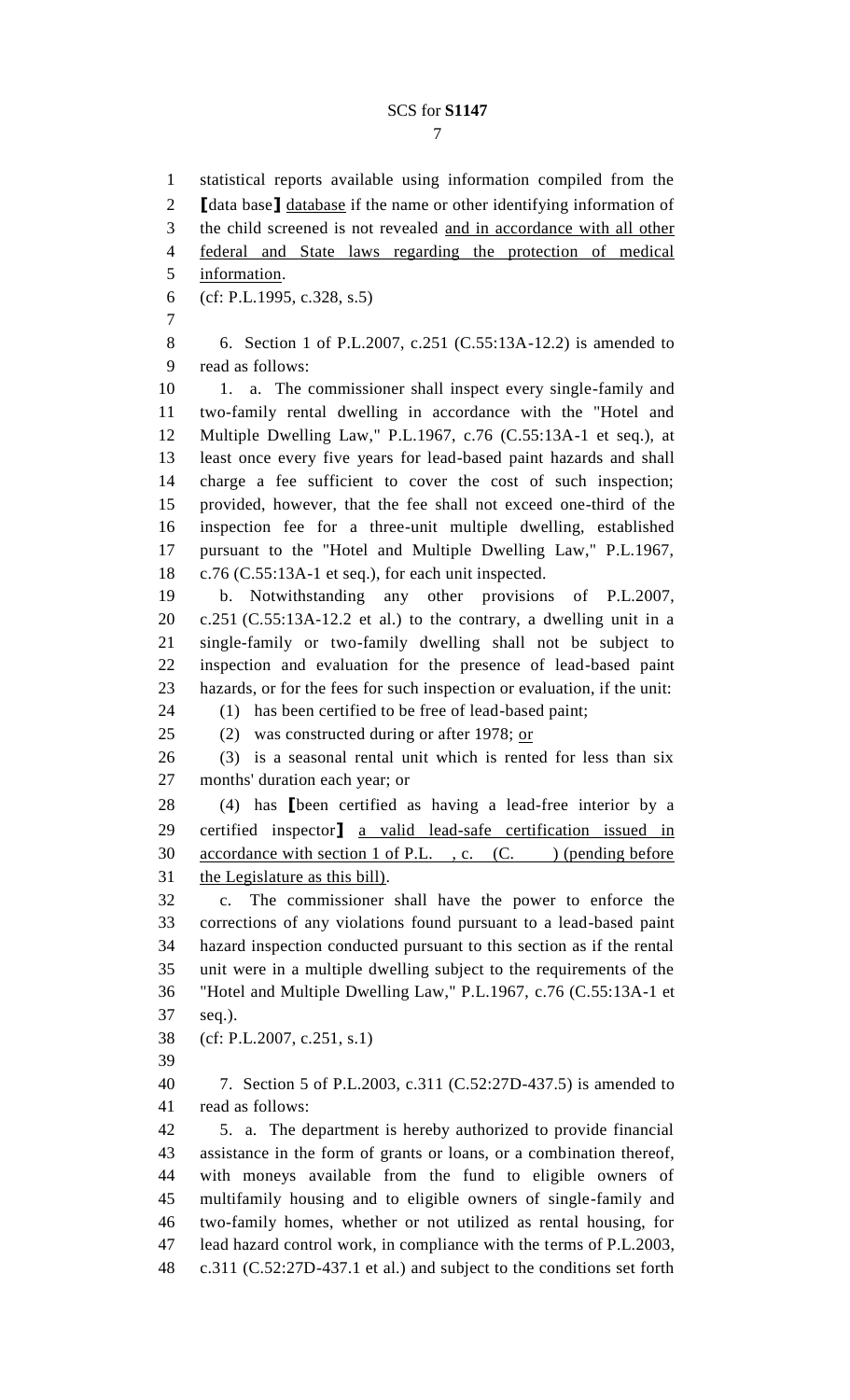### SCS for **S1147**

 in this section. "Eligible owner" shall mean an owner who provides proof to the satisfaction of the department of the presence of a lead-

based paint hazard on the owner's property.

 b. Financial assistance in the form of a loan may be provided to an eligible owner of multifamily housing, a single-family home or a two-family home based on the owner's ability to repay the loan as determined by the department.

 c. Financial assistance shall be provided for a period to be determined by the department.

 d. The department may provide financial assistance, upon application therefore, for up to 100% of the costs of lead hazard control work, including associated lead evaluation costs, and for temporary relocation assistance, except that no award of financial assistance for a dwelling unit may exceed \$150,000.

 e. Financial assistance provided in the form of a loan shall be secured by a lien upon the real property on which the lead hazard control work is performed, with respect to which the financial assistance is made and other such collateral as the department may consider necessary to secure the interests of the fund in accordance with the provisions and purposes of P.L.2003, c.311 (C.52:27D- 437.1 et al.). The department may, if it deems necessary, require the financial assistance to be secured by a personal loan guarantee by the owner of the property or by a lien upon other real property belonging to the person to whom the loan is made. The department may authorize a loan in conjunction with an award of a grant for a partial or the total amount of the costs of lead hazard control work.

 f. The department shall establish a program to provide the grants authorized pursuant to this section, including grants to remediate lead-based paint hazards identified by a permanent local agency or lead evaluation contractor during an inspection conducted 31 pursuant to P.L. , c.  $(C.$  ) (pending before the Legislature as this bill). Grants shall not be made available to owners of multiple dwellings comprising more than four separate dwelling units. Priority shall not be granted to any applicant on the basis of the location of the housing. Priority may be given, however, to those residences in which children under the age of six reside, as well as for remediation for lead-based paint hazards identified by a permanent local agency or lead evaluation contractor during an 39 inspection conducted pursuant to P.L., c. (C.) (pending before the Legislature as this bill). The department may award the grants on a pro-rata basis to the applicants, if there is an insufficient amount in the fund to award grants for the full amount of the projected cost of the lead hazard control work.

(cf: P.L.2003, c.311, s.5)

 8. (New section) a. The Commissioner of Community Affairs, in accordance with the "Administrative Procedure Act," P.L.1968, c.410 (C.52:14B-1 et seq.), shall adopt rules and regulations to